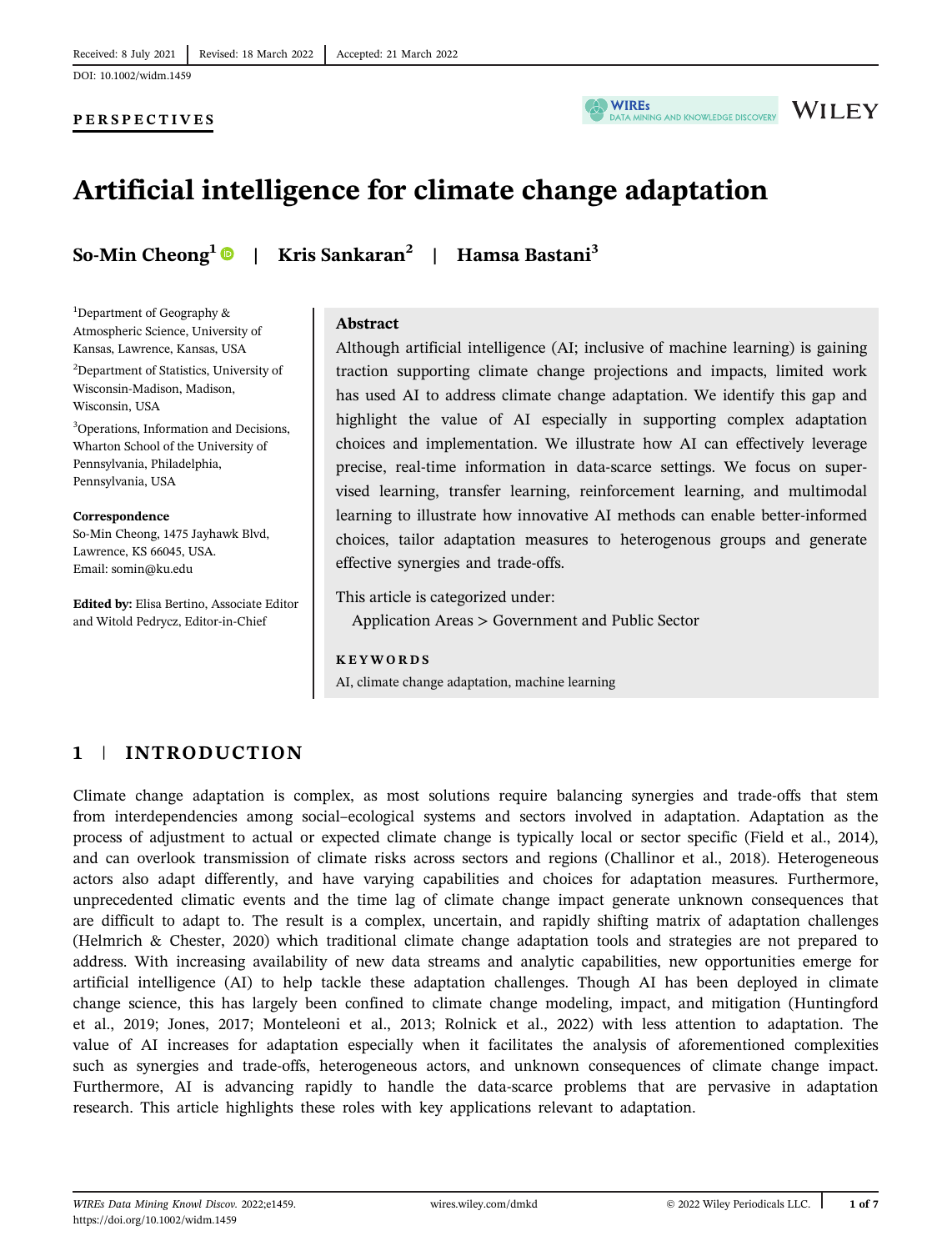## 2 | OFF-THE-SHELF AND INNOVATIVE AI TECHNIQUES FOR ADAPTATION

AI is a set of techniques that simulate human cognition and reasoning using machines supported by higher computational power and large scale data sources. Machine learning, a subset of AI, is particularly good at detecting patterns and extrapolating information to predict future trends and support decision-making. Standard AI applications require data where major input features are clearly specified in advance and manually curated by domain experts to accelerate data processing and improve human performance on complex tasks. They can automatically prepare semantically meaningful labels and identify novel patterns from raw data. This efficiency of data processing is valuable given the urgent timelines for climate change adaptation (Orlove et al., 2020). It may be the difference between evaluating an adaptation question in 1 month versus 1 year by accelerating data annotations and applying supervised learning.

Off-the-shelf, standard AI methods and techniques, however, may not be suitable in instances where the data required are rare or take too long to materialize; or they require costly expert labeling to transform raw measurements into meaningful data. For example, online sellers often build AI models on surrogate outcomes such as customer page views or clicks, instead of purchases; while purchases may be the final outcome of interest, they are often rare and take longer to observe, making the data sparse. Similarly, climate change impact (the final outcome of interest) takes time to materialize, whereas the impact assessment needs to be done in advance to protect the population from potential harm. These data scarcity challenges worsen in poorer regions where data collection and analysis are difficult.

AI techniques increasingly demonstrate ways to solve limited data problems. Transfer learning leverage existing data to transfer knowledge or learned representations to other similar settings; semi-supervised learning extends partially annotated data to the entire dataset; and multimodal learning triangulates different data sources to delineate multidimensional adaptation processes. We explain briefly how these techniques are used in relevant domains, and list them with examples from related fields such as sustainability and health in Table 1.

| AI technique                                           | <b>Adaptation-relevant examples</b>                                                                   | Description                                                                                                                                                                                                                                                                     |
|--------------------------------------------------------|-------------------------------------------------------------------------------------------------------|---------------------------------------------------------------------------------------------------------------------------------------------------------------------------------------------------------------------------------------------------------------------------------|
| Supervised learning                                    | Wildlife surveys for ecosystem change,<br>infrastructure monitoring, predictive<br>maintenance        | Supervised learning can help provide meaningful annotation to<br>raw data streams. It can turn camera trap images into species<br>population estimates, and elevation maps with weather<br>forecasts into flood risks.                                                          |
| Transfer learning                                      | Urban planning, early warnings for floods,<br>crop yield monitoring                                   | Transfer learning repurposes existing models to new contexts,<br>often by reusing parameter estimates across tasks. This<br>supports annotation of raw data when prior labels are scarce.<br>For example, it can be used to tailor a model from one urban<br>center to another. |
| Reinforcement<br>learning and<br>multiarmed<br>bandits | Relocation                                                                                            | Reinforcement learning and multi-armed bandits estimate the<br>long-run values of possible actions to learn optimal policies in<br>heterogeneous, evolving environments. For example, they can<br>be used to identify personalized incentives for relocation.                   |
| Semi-supervised<br>Learning                            | Crop yield monitoring                                                                                 | Semi-supervised learning leverages unlabeled data to<br>supplement training on small, labeled datasets. Deep network<br>classification or Gaussian process regression come with semi-<br>supervised variants.                                                                   |
| Multimodal learning                                    | Multifaceted impact of extreme heat,<br>drought and food supply, resilient<br>infrastructure planning | Multimodal techniques make it possible to integrate information<br>across multiple modalities, like images and text. For example,<br>they can help combine social media feeds with environmental<br>sensor data in disaster management.                                         |
| Multiobjective<br>techniques                           | Agricultural and water management,<br>response to heat island effects                                 | Multiobjective methods optimize several competing objectives<br>simultaneously, either through introduction of constraints or<br>by reweighting goals. They ensure that model-guided<br>improvements in one aspect of a system do not result in<br>unintended losses elsewhere. |

#### TABLE 1 Relevant AI techniques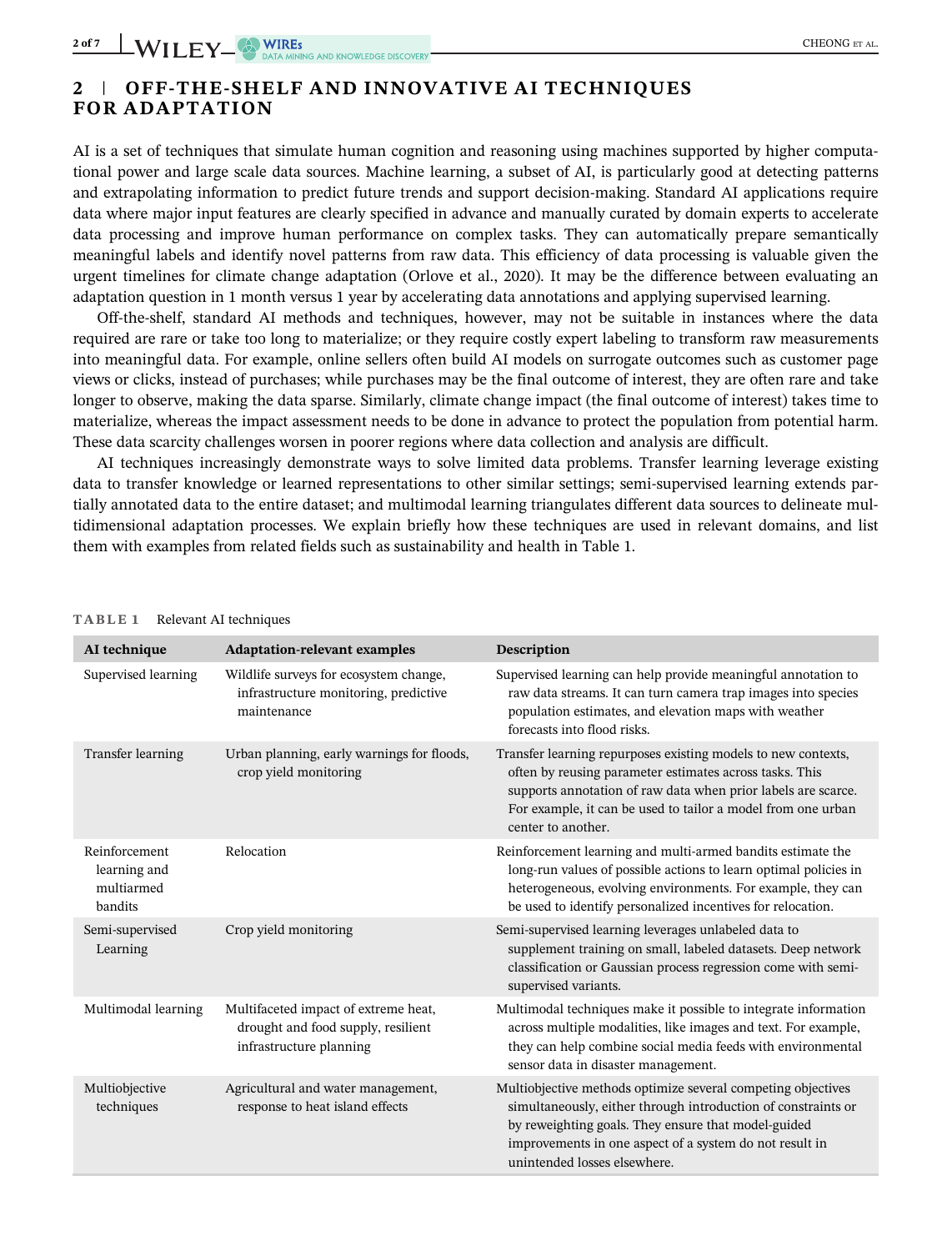Much of the initial model development for *transfer learning* is likely to take place in regions where extensive data are already available—for example, Google's flood risk system (Nevo et al., 2020) was trained on data from the Brahamputra basin, and Deines et al.'s (2021) model crop yield was trained on data from the U.S. Corn Belt. Once these base models are developed, they can be transferred across contexts. While models must be trained in data-rich locations, they can be applied anywhere as long as the requisite features (based on street or satellite imagery) are available. Transfer learning is especially useful in contexts with limited institutional record-keeping (e.g., no relevant government records) and helps generalize context-specific adaptation planning. Challenges of applying models to new yet related settings include differences in structures across data types and content (He et al., 2021). Ways to transfer trained models to new domains are still being actively developed (Koh et al., 2021; Yang et al., 2021). More sophisticated techniques use reinforcement learning and multiarmed bandits (Lai & Robbins, 1985) to dynamically allocate limited resources by exploiting validated options as well as exploring new ones efficiently. This allows the system to navigate the exploration–exploitation trade-off, gravitating toward treatments that past measurements suggest are optimal while continuing to explore treatments for which little data are available.

Semi-supervised learning is useful when a large volume of historical data is available, and only a subset is annotated. While it may be possible to train a supervised model using only the annotated subset, accuracy gains can be achieved by leveraging the database of unannotated examples. It is widely used in satellite image analysis for ecosystem monitoring, food security assessment, water management, and public health studies that are part of climate proofing and mainstreaming. Multimodal learning merges varying data sources, and necessitates interfaces that require specifically designed algorithms and transparent data processing in interoperable formats (Morency & Baltrušaitis, 2017). There are important advantages to combining data sources in a climate adaptation context. First, this allows new data sources to be integrated into existing systems. Second, multiple data sources can be complementary, as when social media messages can be linked with geolocated events (Chowdhury et al., 2013).

### 3 | EXAMPLES

We have identified critical areas of adaptation to which AI techniques can add value, and highlight several examples that reflect both the application of off-the-shelf/standard and innovative uses of AI for informing adaptation choices and implementation. The examples focus on knowing more about what we are adapting to; customizing adaptation to fit the specific needs of varying populations; and identifying synergies and trade-offs across sectors and localities.

### 3.1 | More information on the current status of adaptation

Providing more information in an accelerated manner is valuable to monitor climate change impact and protect people from climate risk leading to informed decisions about adaptation choices. For example, ecosystem adaptation often requires detailed, precise, and up-to-date information to monitor ecosystem health as climate changes. Climate change impacts wildlife populations either directly (e.g., through weather-related ecosystem changes) or indirectly (e.g., through climate-change-induced changes in human settlement patterns and agricultural land use). AI can distill more information by expanding the rate at which data can be collected and processed from camera traps, aerial imagery, and acoustic sensors routinely used to survey species populations (Simpson et al., 2014). Data from these sensors can be transformed by AI into usable quantitative information with image classification, object detection, and instance counting. With a labeled training set, the AI system can learn to annotate new records (Norouzzadeh et al., 2021), and reduce the human labor and time in the identification of wildlife populations. The data generated by these systems can also potentially provide more precise information as AI can allow the processing of data from more sensors in the same amount of time, allowing higher-resolution surveys.

Evidence of adaptation choices can be also found in text, such as laws, project descriptions and policy documents that natural language processing (NLP) can assist with. Topic modeling is often used to discover relevant themes with or without supervision from extensive text-based datasets including speeches given at climate negotiations (Lesnikowski et al., 2019) and automated classification of scientific abstracts and documents. They can generate evidence maps using geoparsers, and determine the status of observed climate change impact and the implementation of adaptation policies (Biesbroek et al., 2020; Callaghan et al., 2021).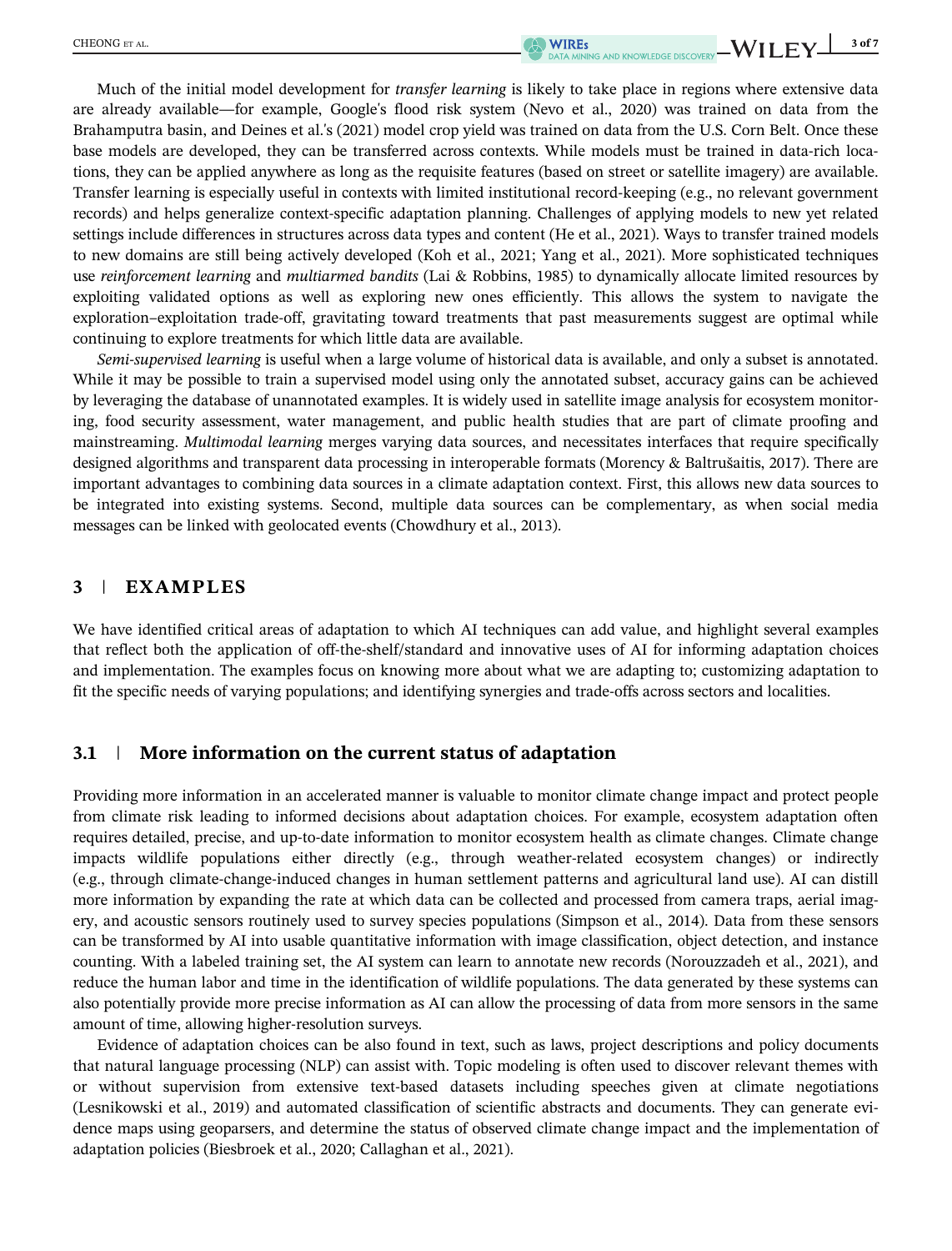### 3.2 | Tailored adaptation measures

There is considerable heterogeneity in terms of the ability of individuals and societies to adapt because of demographic, economic, institutional, and health factors that vary among individuals, households, communities, and nations. Adaptation will be more effective if policies are tailored to these differences. Machine learning techniques can be particularly well-suited to identify different effects of a policy on different groups. This enables decision-makers to customize policies to specific groups of individuals to maximize efficient and equitable allocation of resources rather than following a one-size-fits-all approach. Techniques such as reinforcement learning and multimodal data are already being applied in health and sustainability fields. For example, Greece maximized the efficiency of limited COVID-19 testing by targeting tourist profiles that were most likely to test positive for the disease (Bastani et al., 2021); and an integration of geolocated text data with satellite imagery estimated socioeconomic indicators and assessed the level of poverty in Sub-Saharan Africa (Sheehan et al., 2019).

Such techniques can be applied to the problem of relocation, tailoring adaptation measures to different population needs. Policymakers can provide different incentives to individuals to move to a safer location because of increasing climatic events such as wildfires and flooding. Some individuals might respond to information about the risks, whereas others might respond to monetary incentives. Because adaptation is relatively new, large-scale observational datasets from different policies are not available to support a non-experimental approach. Traditional experimental design would randomly offer different treatments to different individuals, collect outcomes data, and then fit a machine learning model to the results. Importantly, this model would identify heterogeneous treatment effects (see, e.g., Chernozhukov et al., 2018), informing subsequent decisions about what treatment to offer to each individual. Reinforcement learning can significantly boost the efficiency of traditional experimental design by dynamically allocating resources to the most promising treatment effects.

### 3.3 | Synergies and trade-offs

A significant absence of cross-sectoral or regional/global interactions in models of adaptation has been identified (Harrison et al., 2016). This absence leads to the lack of information on the ways these interactions alter the long-term impacts of climate change and the subsequent scope of adaptation (Holman et al., 2019). Knowledge on these interactions is, therefore, important to understanding synergies and trade-offs of adaptation decisions and investments. Mathematical programming and scalarization that readily utilize AI techniques, for example, can be applied to assess multiple, often competing goals. Multiobjective techniques fit this role by ensuring that performance is balanced across multiple groups. They go beyond traditional machine learning algorithms that focus on a single objective to typically test accuracy. Instead they seek choices that lead to satisfactory results across all objectives, rejecting solutions that may be optimal for one set of objectives and not for others.

In climate change adaptation, multiobjective techniques can be employed to model jointly water and food security or predict heat island effects that design and promote equitable interventions. A system trained to optimize regional crop yield alone may attempt to increase yield by increasing the amount of irrigation in a locality, potentially straining community water resources. A multiobjective approach instead guides the search for solutions that benefit both food and water security by ensuring that community water needs are not neglected. Similarly, in the absence of multiobjective techniques, a system to predict heat island effects may achieve high overall accuracy in an urban setting without guaranteeing accuracy of each neighborhood. This may lead to inequitable distribution of resources such as tree planting or placement of cooling centers to mitigate the heat effect. A solution with lower overall accuracy, but with more evenly distributed performance across neighborhoods, may be preferred to assess neighborhood specific heat island effects.

In this sense, multiobjective reasoning improves fairness and transparency of machine learning systems (Kusner et al., 2017; Liu et al., 2018). However, nontechnical challenges exist with the practical translation of these methods to the climate change adaptation context. Multiobjective optimization requires accurate measurement of all relevant metrics. While we have seen that AI can help transform raw data into more usable metrics, managing multiple metrics creates additional complexity. It will become important to build harmonized datasets across subpopulations, sectors, or localities and collect metrics that may previously have been only of secondary interest.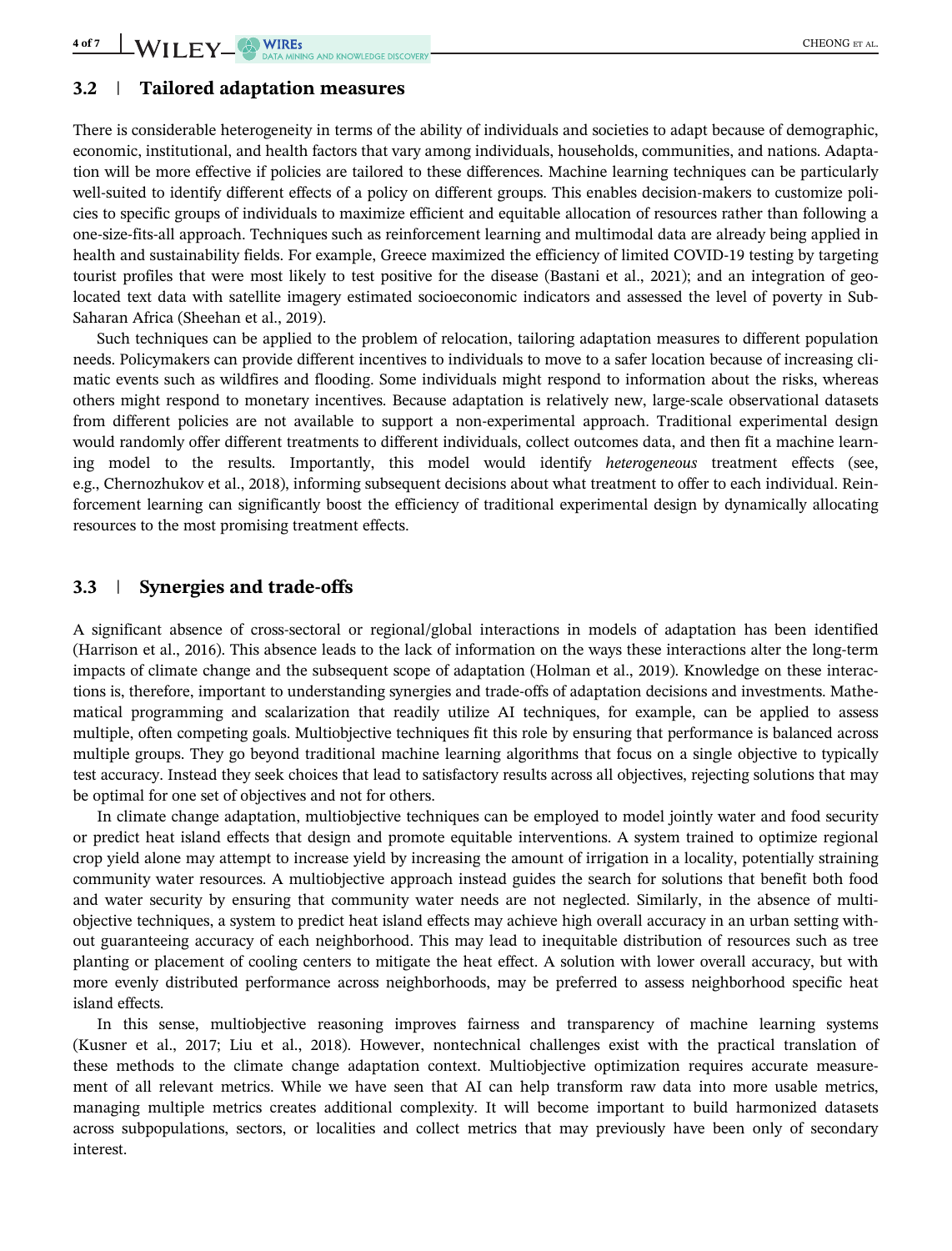# 4 | CONCLUSION

Understanding what and how we are adapting to climate change, within the complex, dynamic system in which adaptation strategies are made, will be critical to the successful management of the climate crisis. Adaptation is not readily reducible to simplified factors that can be fed as an input to standard machine learning methods. It will be important to have AI augmented systems that generate algorithms to identify novel, subtle patterns in biophysical and social responses to climate change impacts; generate targeted behavioral intervention strategies; and devise "adaptive" multiobjective planning and implementation. We can also combine physics-based models with machine learning to ensure predictions that obey the laws of physics (Bolton & Zanna, 2019; Zhao et al., 2019).

Going forward, raising the interpretability of AI generated results and removing implicit bias are important areas to consider. To this end, AI-driven analyses must be able to provide explanations that characterize how each feature contributes to a given decision and incorporate feedback of the domain expert. These explanations enable domain experts to identify issues in the underlying model, including training set bias (Ribeiro et al., 2016) or dependence on non-causal relationships (Bastani et al., 2017; Lou et al., 2012). They allow the domain expert to incorporate feedback into the model to ensure it is making decisions in a meaningful way. Moreover, evaluating the performance of the algorithms across different demographics and locations can reduce the risk of overfitting and help remove unintended AI bias (Wu et al., 2021).

#### ACKNOWLEDGMENT

We would like to thank abundantly Joe Halpern, Dan Morris, Lucas Joppa, Amy Luers, Volodymyr Kuleshov, Stan Sobolevsky, and anonymous reviewers for their very helpful feedback on our manuscript.

#### CONFLICT OF INTEREST

The authors declare no conflict of interest.

### AUTHOR CONTRIBUTIONS

So-Min Cheong: Conceptualization (equal); supervision (lead); writing – original draft (lead); writing – review and editing (lead). **Kris Sankaran:** Conceptualization (equal); writing – original draft (supporting); writing – review and editing (equal). **Hamsa Bastani:** Conceptualization (equal); writing – original draft (supporting); writing – review and editing (equal).

### DATA AVAILABILITY STATEMENT

Data sharing is not applicable to this article as no new data were created or analyzed in this study.

#### ORCID

So-Min Cheong <https://orcid.org/0000-0002-3326-8391>

### REFERENCES

- Bastani, H., Drakopoulos, K., Gupta, V., Vlachogiannis, I., Hadjicristodoulou, C., Lagiou, P., Magiorkinis, G., Paraskevis, D., & Tsiodras, S. (2021). Efficient and targeted COVID-19 border testing via reinforcement learning. Nature, 599(7883), 108–113.
- Bastani, O., Kim, C., & Bastani, H. (2017). Interpreting blackbox models via model extraction. arXiv Preprint. [https://arxiv.org/abs/](https://arxiv.org/abs/1705.08504) [1705.08504](https://arxiv.org/abs/1705.08504)
- Biesbroek, R., Badloe, S., & Athanasiadis, I. N. (2020). Machine learning for research on climate change adaptation policy integration: An exploratory UKcase study. Regional Environmental Change, 20(3), 1–13.
- Bolton, T., & Zanna, L. (2019). Applications of deep learning to ocean data inference and subgrid parameterization. Journal of Advances in Modeling Earth Systems, 11(1), 376–399.
- Callaghan, M., Schleussner, C. F., Nath, S., Lejeune, Q., Knutson, T. R., Reichstein, M., Hansen, G., Theokritoff, E., Andrijevic, M., Brecha, R. J., Hegarty, M., Jones, C., Lee, K., Lucas, A., Maanen, N., Menke, I., Pfleiderer, P., Yesil, B., & Minx, J. C. (2021). Machinelearning-based evidence and attribution mapping of 100,000 climate impact studies. Nature Climate Change, 11, 966–972.
- Challinor, A. J., Adger, W. N., Benton, T. G., Conway, D., Joshi, M., & Frame, D. (2018). Transmission of climate risks across sectors and borders. Philosophical Transactions of the Royal Society A: Mathematical, Physical and Engineering Sciences, 376(2121), 20170301.
- Chernozhukov, V., Demirer, M., Duflo, E., & Fernandez-Val, I. (2018). Generic machine learning inference on heterogeneous treatment effects in randomized experiments, with an application to immunization in India. National Bureau of Economic Research.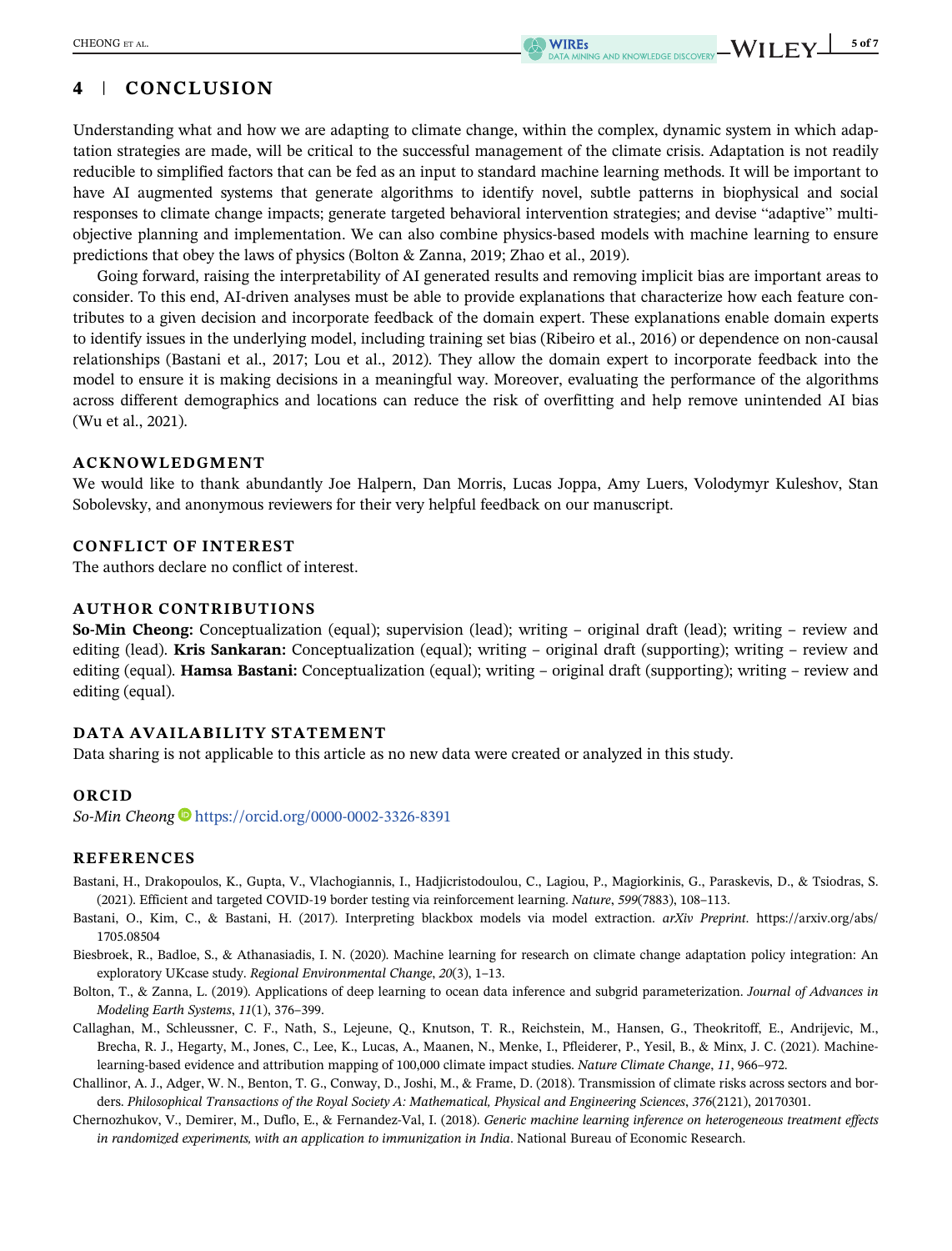6 of 7 WILEY WIRES CHEONG ET AL.

- Chowdhury, S. R., Imran, M., Asghar, M. R., Amer-Yahia, S., & Castillo, C. (2013, May). Tweet4act: Using incident-specific profiles for classifying crisis-related messages. ISCRAM.
- Deines, J. M., Patel, R., Liang, S. Z., Dado, W., & Lobell, D. B. (2021). A million kernels of truth: Insights into scalable satellite maize yield mapping and yield gap analysis from an extensive ground dataset in the US Corn Belt. Remote Sensing of Environment, 253, 112174.
- Field, C. B., Van Aalst, M., Adger, W. N., Arent, D., Barnett, J., Betts, R., Bilir, E., Birkmann, J., Carmin, J., Chadee, D., Challinor, A., Chatterjee, M., Cramer, W., Davidson, D., Estrada, Y., Gattuso, J. P., Hijioka, Y., Hoegh-Guldberg, O., Huang, H.-Q., Insarov, G., Jones, R., Kovats, S., Romero Lankao, P., Nymand Larsen, J., Losada, I., Marengo, J., McLean, R., Mearns, L., Mechler, R., Morton, J., Niang, I., Oki, T., Mukarugwiza Olwoch, J., Opondo, M., Poloczanska, E., Pörtner, H.-O., Hiza Redsteer, M., Reisinger, A., Revi, A., Schmidt, D., Shaw, R., Solecki, W., Stone, D., Stone, J., Strzepek, K., Suarez, A., Tschakert, P., Valentini, R., Vicuna, S., Villamizar, A., Vincent, K., Warren, R., White, L., Wilbanks, T., Poh Wong, P., & Yoh, G. (2014). Part a: Global and sectoral aspects: Volume 1, global and sectoral aspects: Working group II contribution to the fifth assessment report of the intergovernmental panel on climate change. In Climate change 2014: Impacts, adaptation, and vulnerability, pp. 1–1101.
- Harrison, P. A., Dunford, R. W., Holman, I. P., & Rounsevell, M. D. (2016). Climate change impact modelling needs to include cross-sectoral interactions. Nature Climate Change, 6(9), 885–890.
- He, W., Hong, D., Scarpa, G., Uezato, T., & Yokoya, N. (2021). Multisource remote sensing image fusion. deep learning for the earth sciences: A comprehensive approach to remote sensing, climate science, and geosciences (pp. 136–149). Wiley.
- Helmrich, A. M., & Chester, M. V. (2020). Reconciling complexity and deep uncertainty in infrastructure design for climate adaptation. Sustainable and Resilient Infrastructure, 1–17.
- Holman, I. P., Brown, C., Carter, T. R., Harrison, P. A., & Rounsevell, M. (2019). Improving the representation of adaptation in climate change impact models. Regional Environmental Change, 19(3), 711–721.
- Huntingford, C., Jeffers, E. S., Bonsall, M. B., Christensen, H. M., Lees, T., & Yang, H. (2019). Machine learning and artificial intelligence to aid climate change research and preparedness. Environmental Research Letters, 14(12), 124007.
- Jones, N. (2017). How machine learning could help to improve climate forecasts. Nature, 548(7668), 379.
- Koh, P. W., Sagawa, S., Marklund, H., Xie, S. M., Zhang, M., Balsubramani, A., Hu, W., Yasunaga, M., Lanas Phillips, R., Gao, I., Lee, T., David, E., Stavness, I., Guo, W., Earnshaw, B., Haque, I., Beery, S. M., Leskovec, J., Kundaje, A., Pierson, E., Levine, S., Finn, C. & Liang, P. (2021). Wilds: A benchmark of in-the-wild distribution shifts. In International conference on machine learning. pp. 5637–5664.
- Kusner, M. J., Loftus, J. R., Russell, C., & Silva, R. (2017). Counterfactual fairness. Advances in Neural Information Processing Systems, 30.
- Lai, T. L., & Robbins, H. (1985). Asymptotically efficient adaptive allocation rules. Advances in Applied Mathematics, 6(1), 4-22.
- Lesnikowski, A., Belfer, E., Rodman, E., Smith, J., Biesbroek, R., Wilkerson, J. D., Ford, J., & Berrang-Ford, L. (2019). Frontiers in data analytics for adaptation research: Topic modeling. Wiley Interdisciplinary Reviews: Climate Change, 10(3), e576.
- Liu, L. T., Dean, S., Rolf, E., Simchowitz, M., & Hardt, M. (2018). Delayed impact of fair machine learning. In International conference on machine learning, pp. 3150–3158.
- Lou, Y., Caruana, R., & Gehrke, J. (2012). Intelligible models for classification and regression. In Proceedings of the 18th ACM SIGKDD international conference on knowledge discovery and data mining.
- Monteleoni, C., Schmidt, G. A., & McQuade, S. (2013). Climate informatics: Accelerating discovering in climate science with machine learning. Computing in Science & Engineering, 15(5), 32–40.
- Morency, L. P., & Baltrušaitis, T. (2017). Multimodal machine learning: Integrating language, vision and speech. In Proceedings of the 55th annual meeting of the association for computational linguistics: Tutorial abstracts, pp. 3–5.
- Nevo, S., Elidan, G., Hassidim, A., Shalev, G., Gilon, O., Nearing, G., & Matias, Y. (2020). ML-based flood forecasting: Advances in scale, accuracy and reach. arXiv preprint arXiv:2012.00671.
- Norouzzadeh, M. S., Morris, D., Beery, S., Joshi, N., Jojic, N., & Clune, J. (2021). A deep active learning system for species identification and counting in camera trap images. Methods in Ecology and Evolution, 12(1), 150–161.
- Orlove, B., Shwom, R., Markowitz, E., & Cheong, S. M. (2020). Climate decision-making. Annual Review of Environment and Resources, 45, 271–303.
- Ribeiro, M. T., Singh, S., & Guestrin, C. (2016). "Why should I trust you?" explaining the predictions of any classifier. In Proceedings of the 22nd ACM SIGKDD international conference on knowledge discovery and data mining.
- Rolnick, D., Donti, P. L., Kaack, L. H., Kochanski, K., Lacoste, A., Sankaran, K., Slavin Ross, A., Milojevic-Dupont, N., Jaques, N., Waldman-Brown, A., Luccioni, A., Maharaj, T., Sherwin, E. D., Karthik Mukkavilli, S., Kording, K. P., Gomes, C., Ng, A. Y., Hassabis, D., Platt, J. C., … Bengio, Y. (2022). Tackling climate change with machine learning. ACM Computing Surveys (CSUR), 55(2), 1–96.
- Sheehan, E., Meng, C., Tan, M., Uzkent, B., Jean, N., Burke, M., Lobell, D., & Ermon, S. (2019). Predicting economic development using geolocated wikipedia articles. In Proceedings of the 25th ACM SIGKDD international conference on knowledge discovery & data mining, pp. 2698–2706.
- Simpson, R., Page, K. R., & De Roure, D. (2014). Zooniverse: Observing the world's largest citizen science platform. In Proceedings of the 23rd international conference on world wide web, pp. 1049–1054.
- Wu, E., Wu, K., Daneshjou, R., Ouyang, D., Ho, D. E., & Zou, J. (2021). How medical AI devices are evaluated: Limitations and recommendations from an analysis of FDA approvals. Nature Medicine, 27(4), 582–584.
- Yang, J., Zhou, K., Li, Y., & Liu, Z. (2021). Generalized out-of-distribution detection: A survey. arXiv preprint arXiv:2110.11334.